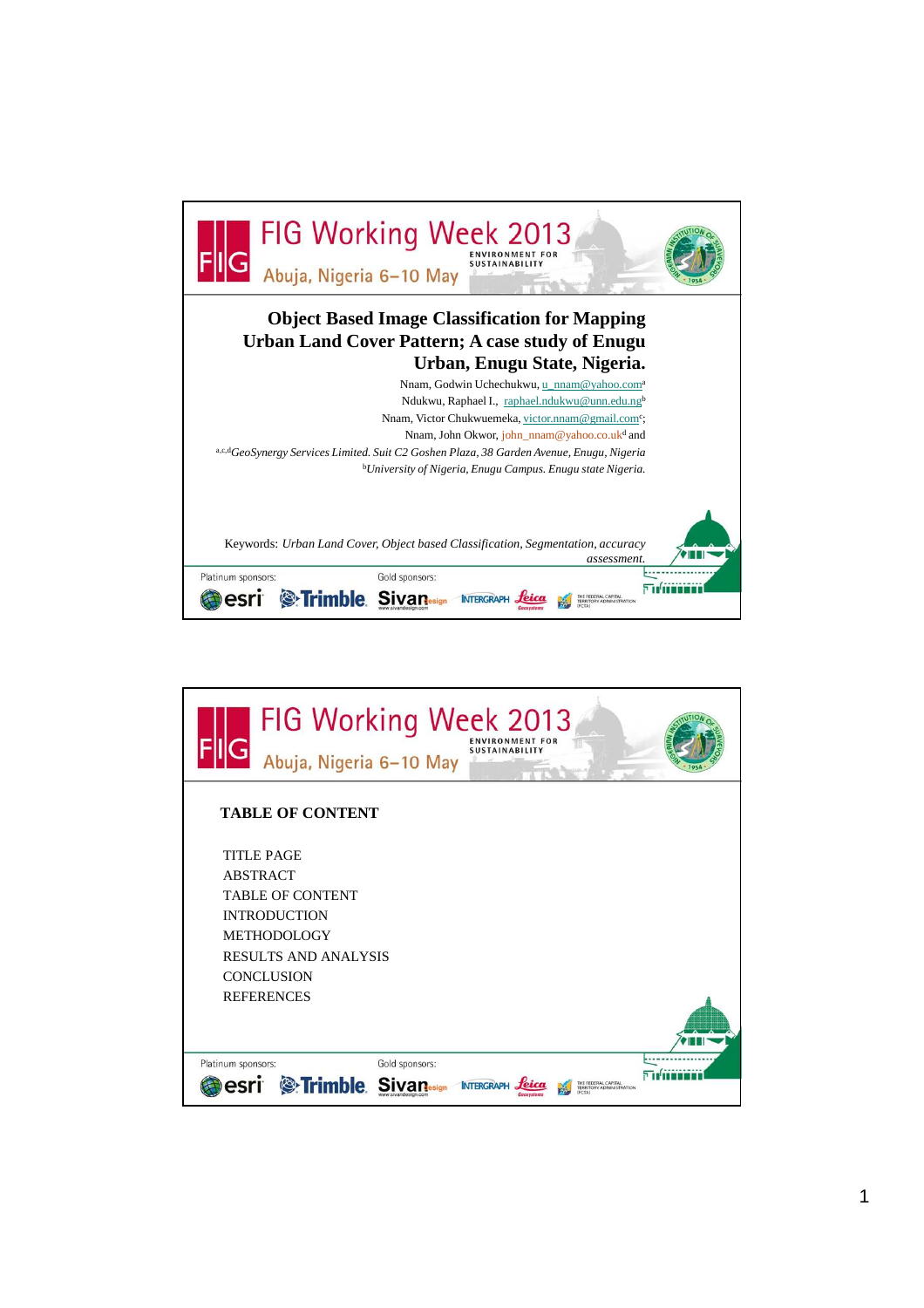

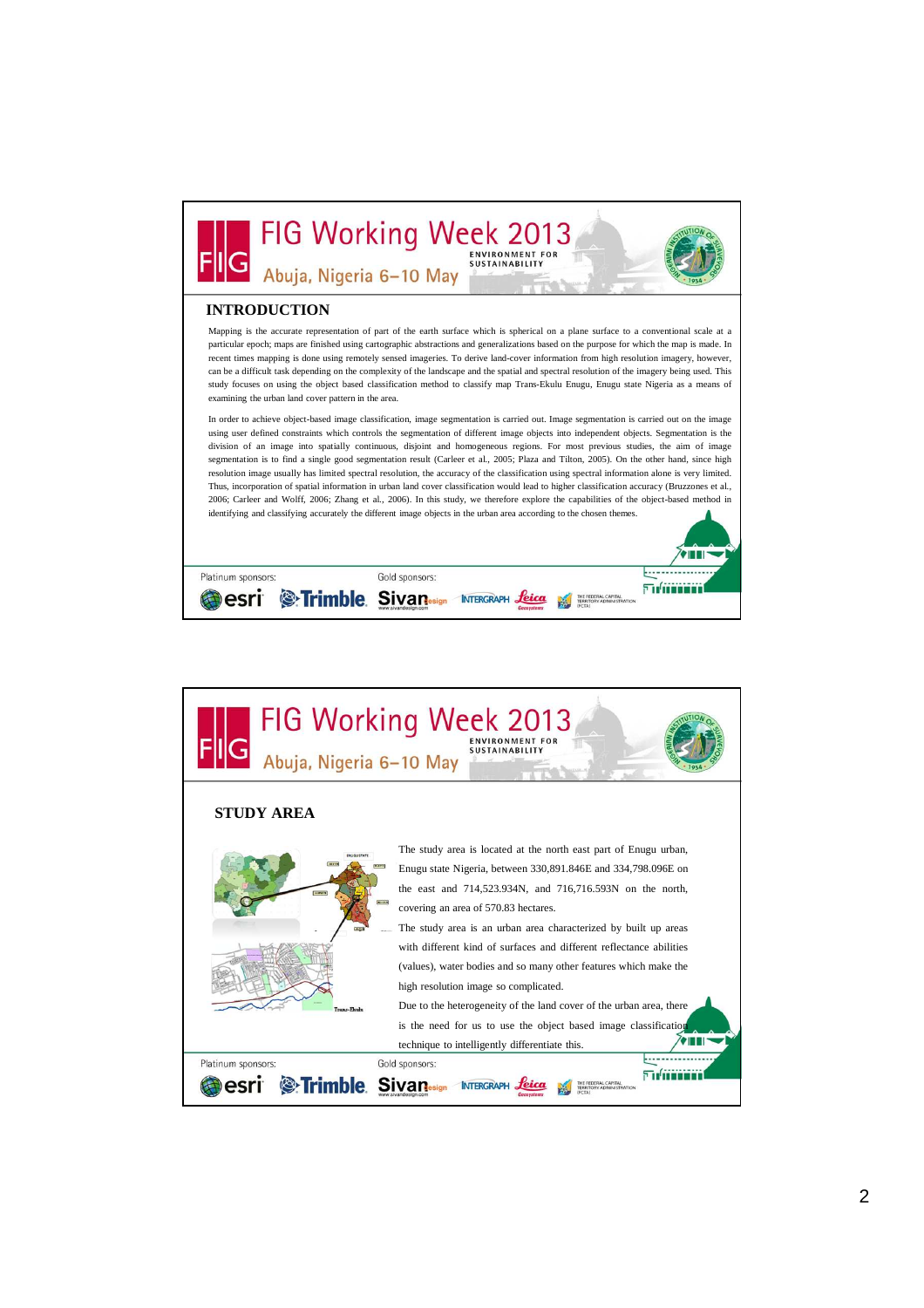

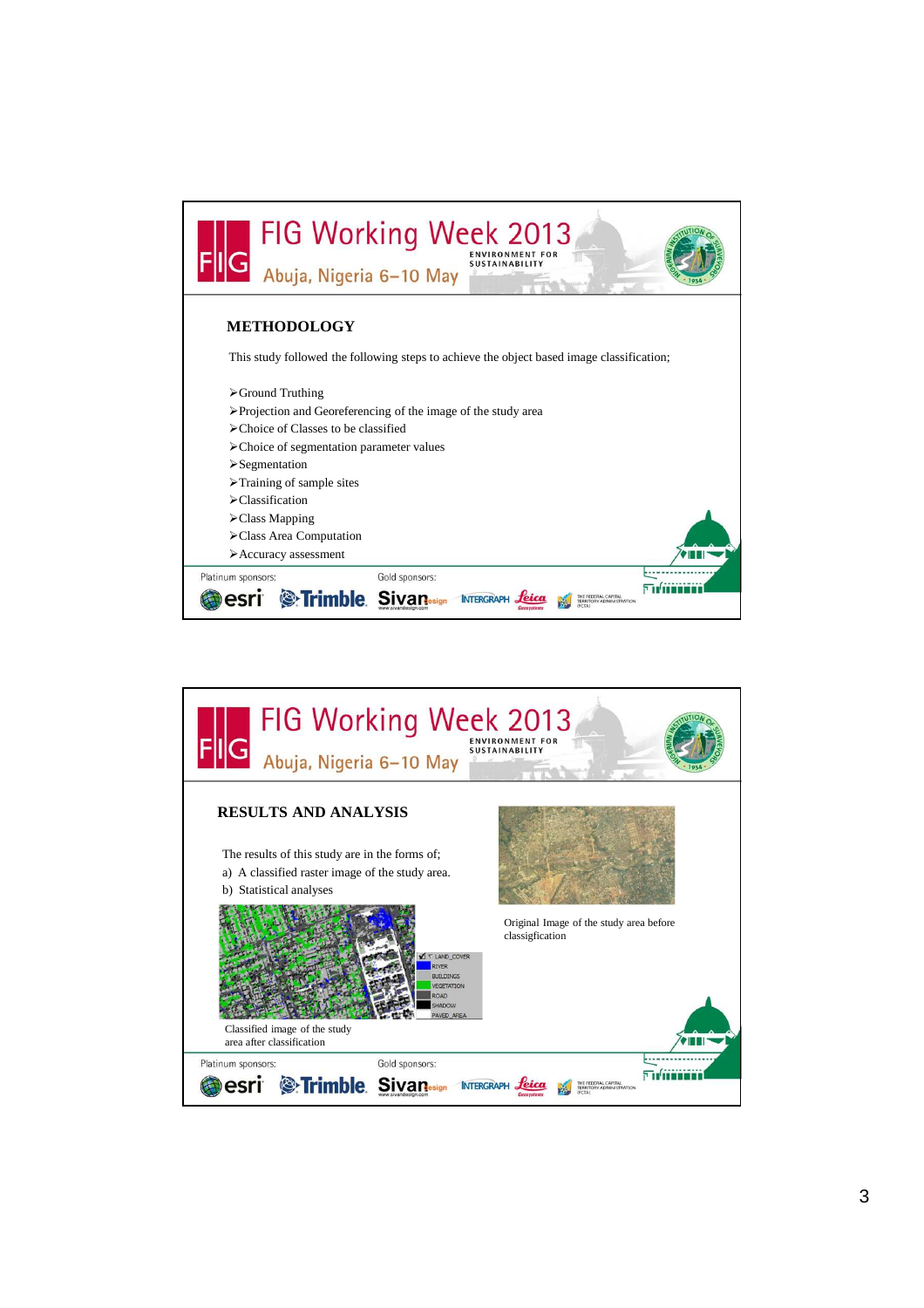

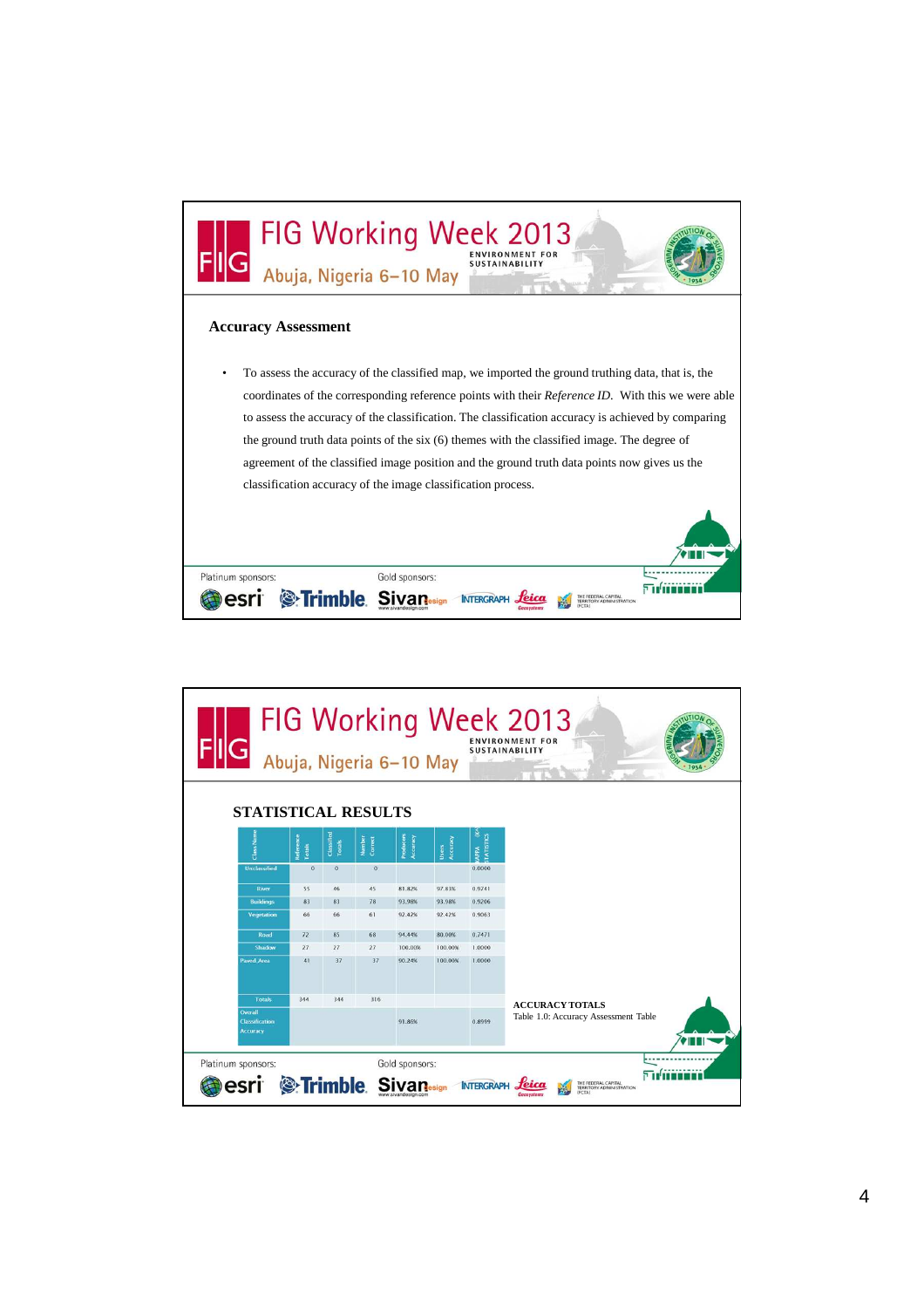| FIG Working Week 2013<br><b>ENVIRONMENT FOR</b><br>Abuja, Nigeria 6-10 May<br><b>SUSTAINABILITY</b><br><b>Business</b> |                           |                   |                            |                                                        |
|------------------------------------------------------------------------------------------------------------------------|---------------------------|-------------------|----------------------------|--------------------------------------------------------|
| Table 2.0: Land Use Percentage Table                                                                                   |                           |                   |                            |                                                        |
| <b>Class Name</b>                                                                                                      | <b>Classified</b><br>Area | <b>Total Area</b> | <b>Percentage Land Use</b> |                                                        |
|                                                                                                                        | (Hectares)                |                   |                            |                                                        |
|                                                                                                                        |                           |                   |                            |                                                        |
| Unclassified                                                                                                           | $\mathbf{0}$              | 83.298954         | $\mathbf{0}$               |                                                        |
| River                                                                                                                  | 2.943912                  | 83.298954         | 3.53%                      |                                                        |
| <b>Buildings</b>                                                                                                       | 37.975993                 | 83.298954         | 45.59%                     |                                                        |
| Vegetation                                                                                                             | 1.789721                  | 83.298954         | 2.15%                      |                                                        |
| Road                                                                                                                   | 35.685095                 | 83.298954         | 42.84%                     |                                                        |
| Shadow                                                                                                                 | 0.780999                  | 83.298954         | 0.94%                      |                                                        |
| Paved Area                                                                                                             | 4.120728                  | 83.298954         | 4.95%                      |                                                        |
| <b>Totals</b>                                                                                                          | 83.298954                 | 83.298954         | 100%                       |                                                        |
| Platinum sponsors:                                                                                                     | <b>Strimble Sivan</b>     | Gold sponsors:    | <b>INTERGRAP</b>           | THE FEDERAL CAPITAL<br><b>TERRITORY ADMINISTRATION</b> |